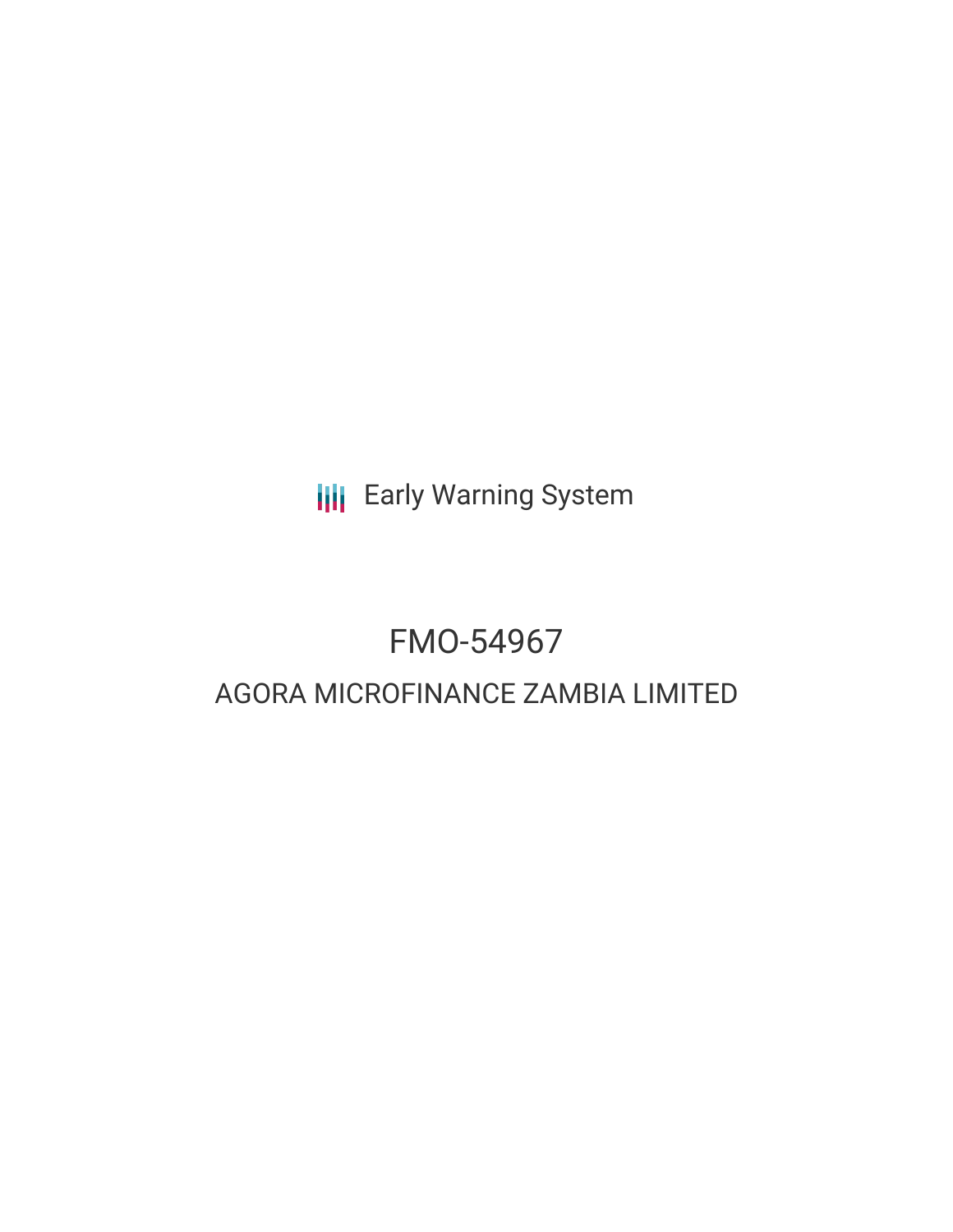# **Quick Facts**

| <b>Countries</b>               | Zambia                                        |
|--------------------------------|-----------------------------------------------|
| <b>Financial Institutions</b>  | Netherlands Development Finance Company (FMO) |
| <b>Status</b>                  | Approved                                      |
| <b>Bank Risk Rating</b>        | C.                                            |
| <b>Voting Date</b>             | 2019-01-31                                    |
| <b>Borrower</b>                | Agora Microfinance Zambia Limited             |
| <b>Sectors</b>                 | Finance                                       |
| <b>Investment Type(s)</b>      | Loan                                          |
| <b>Investment Amount (USD)</b> | $$2.50$ million                               |
| <b>Loan Amount (USD)</b>       | $$2.50$ million                               |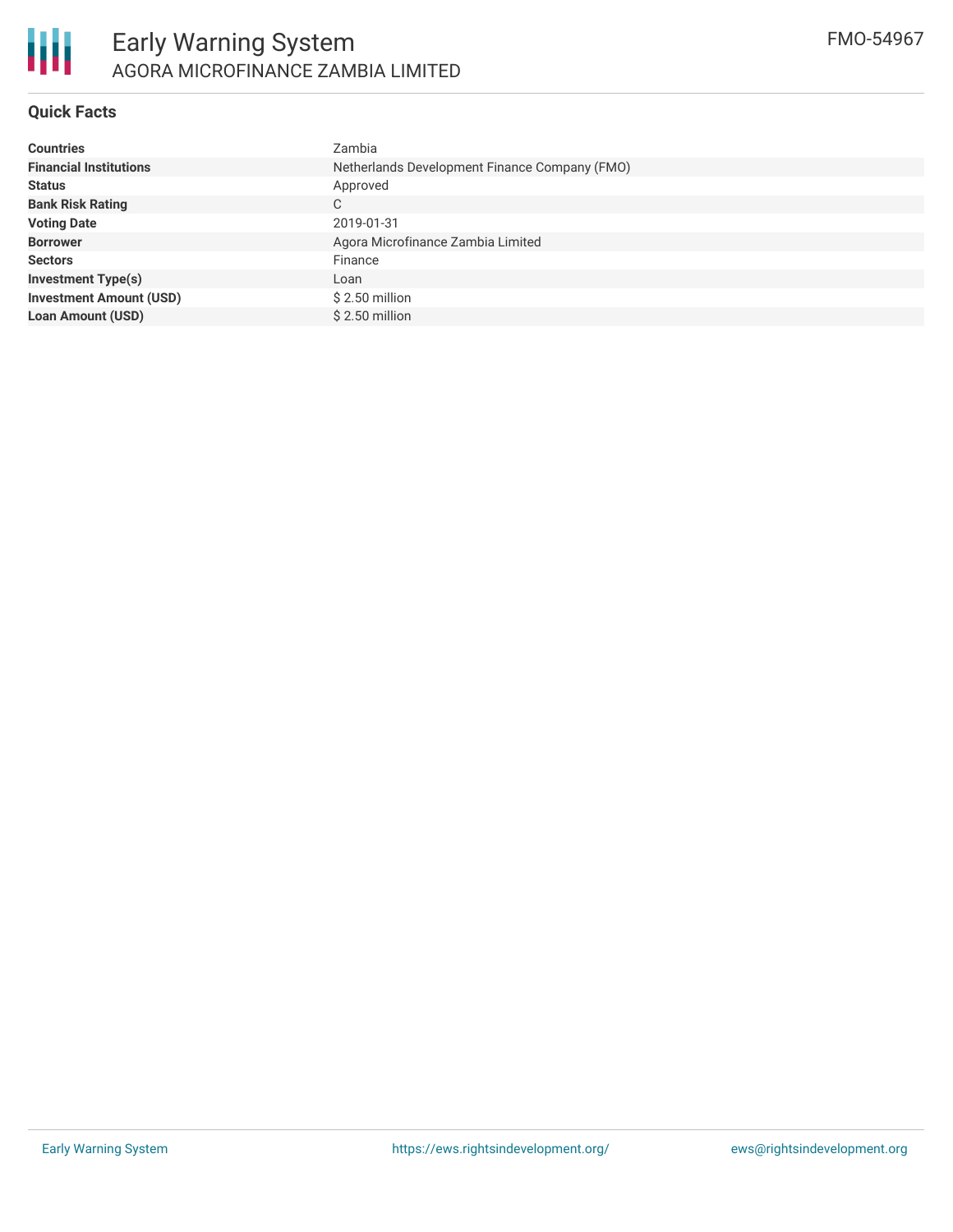

# **Project Description**

According to bank information, the funds will be used for on-lending to small farmers and small entrepreneurs, majority of whom are women, at the bottom of the pyramid.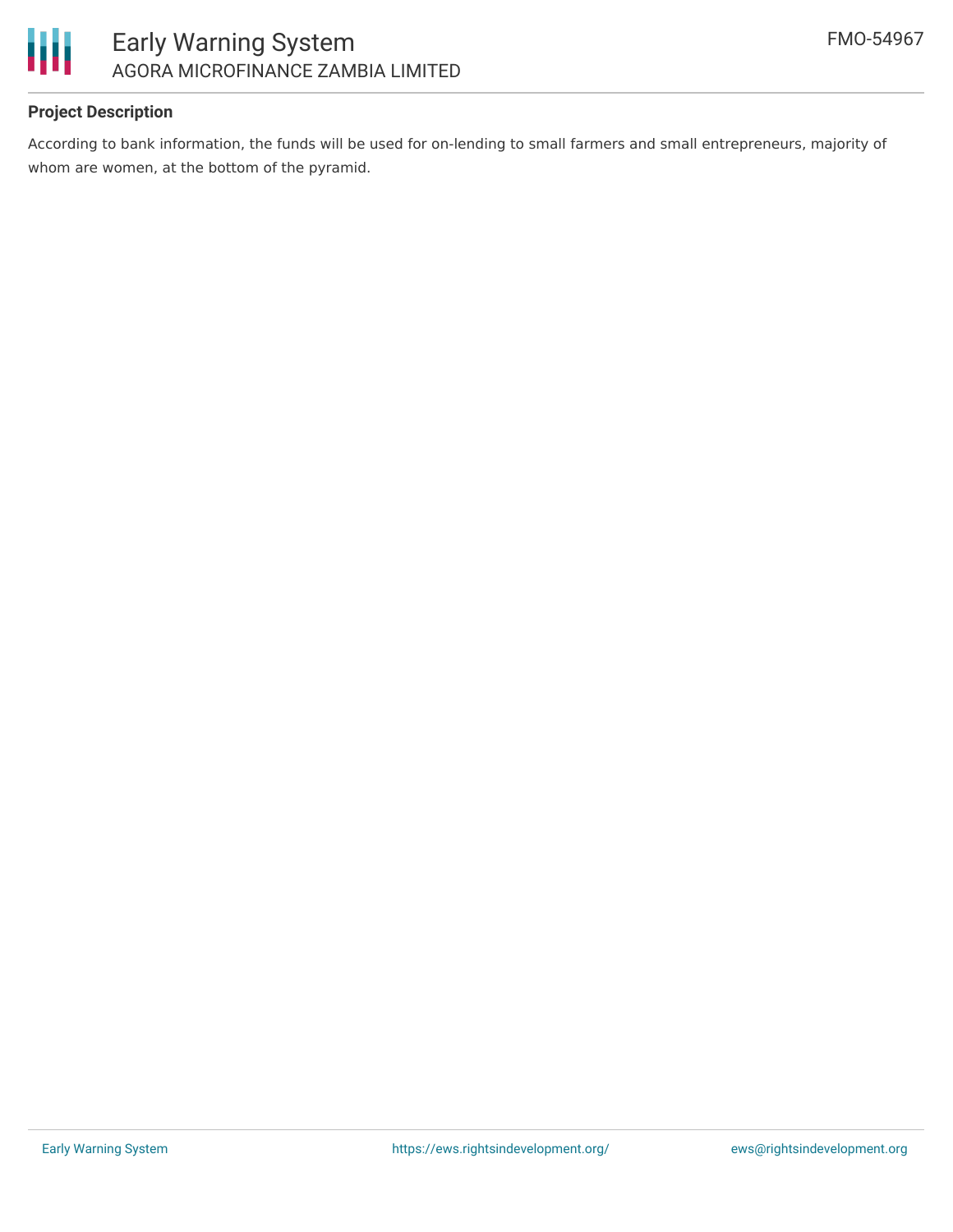#### **Investment Description**

Netherlands Development Finance Company (FMO)

#### **Financial Intermediary**

Financial Intermediary: A commercial bank or financial institution that receives funds from a development bank. A financial intermediary then lends these funds to their clients (private actors) in the form of loans, bonds, guarantees and equity shares. Financial intermediaries include insurance, pension and equity funds. The direct financial relationship is between the development bank and the financial intermediary.

Agora [Microfinance](file:///actor/1838/) Zambia Limited (Financial Intermediary)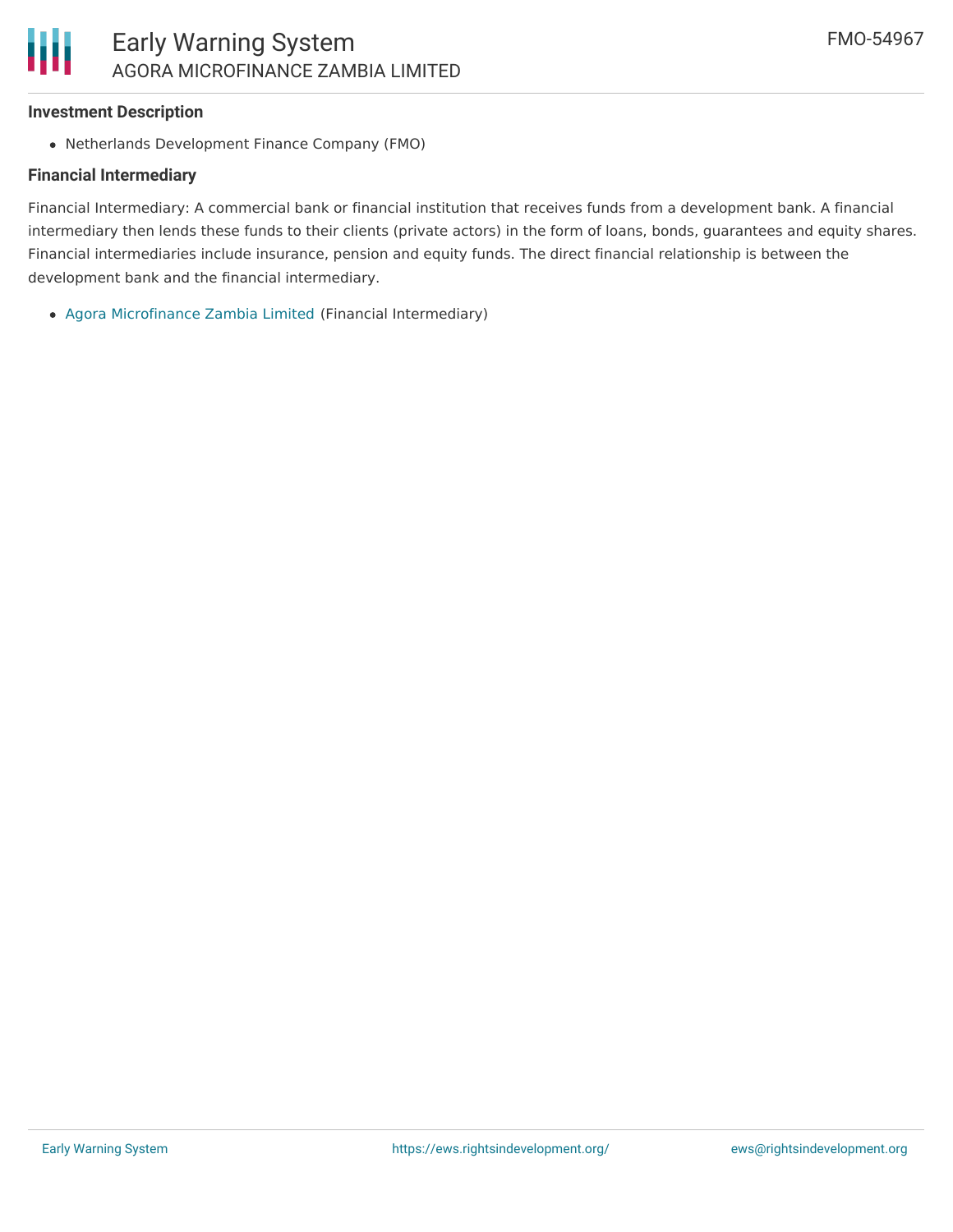

# **Private Actors Description**

Agora Microfinance Zambia is a microfinance institution dedicated to serving low-income, rural households in Zambia. Its mission is to contribute to the economic well-being of the poor through effective provision of appropriate financial services.